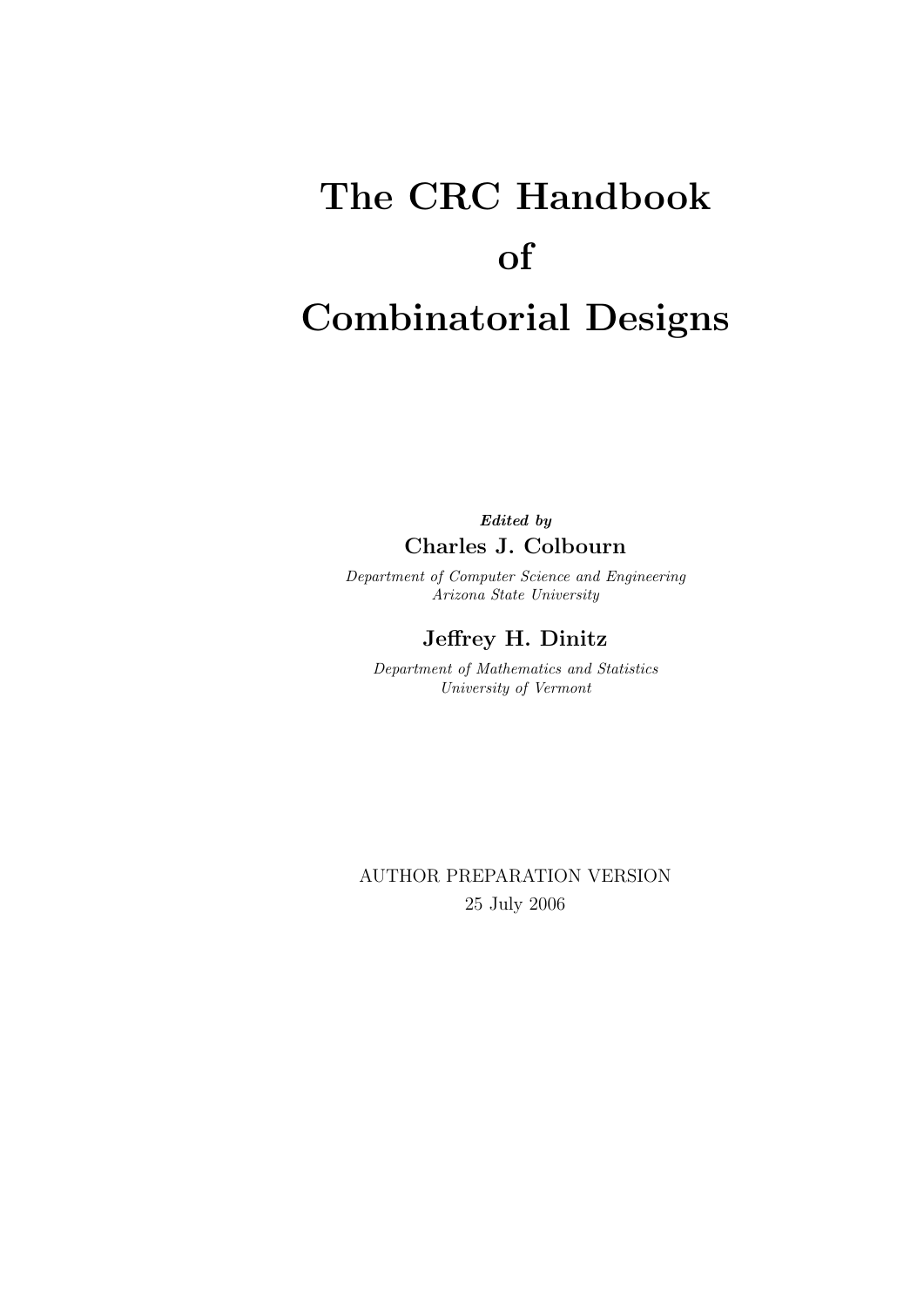### 1 Infinite designs

PETER J. CAMERON AND BRIDGET S. WEBB

#### 1.1 Cardinal arithmetic

- **1.1 Remark** In order to motivate the "right" generalisation of  $t$ -designs to infinite sets, we have to say a bit about the arithmetic of infinite cardinal numbers. We work in Zermelo–Fraenkel set theory with the Axiom of Choice (ZFC). We assume that the definition and basic properties of ordinal numbers are known.
- **1.2** Definition A *cardinal number* is an ordinal number which is not bijective with any smaller ordinal number. The *cardinality* of a set  $X$  is the unique cardinal number which is bijective with  $X$ .
- **1.3** Example The natural numbers  $0, 1, 2, \ldots$  are cardinal numbers; the smallest infinite cardinal number is  $\aleph_0$ , the cardinality of the set of all natural numbers.
- **1.4** Theorem Let  $\alpha$ ,  $\beta$  be cardinals with  $\alpha$  infinite. Then  $\alpha + \beta = \alpha \cdot \beta = \max{\{\alpha, \beta\}}$ . If also  $2 \leq \beta \leq 2^{\alpha}$ . Then  $\beta^{\alpha} = 2^{\alpha} > \alpha$ .

#### 1.2 The definition of a  $t$ -design

- **1.5** Remark The usual definition of a  $t$ -design requires some strengthening when extending to infinite sets, if we wish to retain the property that (for example) the complement of a t-design is a t-design. The authors  $\lceil ? \rceil$  proposed the following definition, and gave examples to show that relaxing these conditions admits structures which should probably not be called t-designs.
- **1.6 Definition** Let t be a positive integer, v an infinite cardinal, k and  $\overline{k}$  cardinals with  $k+\overline{k} = v$ , and  $\Lambda$  a  $(t+1) \times (t+1)$  matrix with rows and columns indexed by  $\{0, \ldots, t\}$ with  $(i, j)$  entry a cardinal number if  $i + j \leq t$  and blank otherwise. Then a *simple infinite t-*( $v, (k, \overline{k}), \Lambda$ ) *design* consists of a set V of points, and a set B of subsets of V, having the properties
	- $|B| = k$  and  $|V \setminus B| = \overline{k}$  for all  $B \in \mathcal{B}$ ;
	- for  $0 \leq i + j \leq t$ , let  $x_1, \ldots, x_i, y_1, \ldots, x_j$  be distinct points of V. Then the number of elements of B containing all of  $x_1, \ldots, x_i$  and none of  $y_1, \ldots, y_i$  is precisely  $\Lambda_{ii}$ .
	- No block contains another block.
- **1.7 Remark** Sometimes, where there is no confusion, we refer more briefly to a  $t-(v, k, \lambda)$ design, where  $\lambda = \Lambda_{t,0}$ , as in the finite case.
- 1.8 Remark In a non-simple infinite design, repeated blocks are allowed, but the last condition should be replaced by
	- No block strictly contains another block.